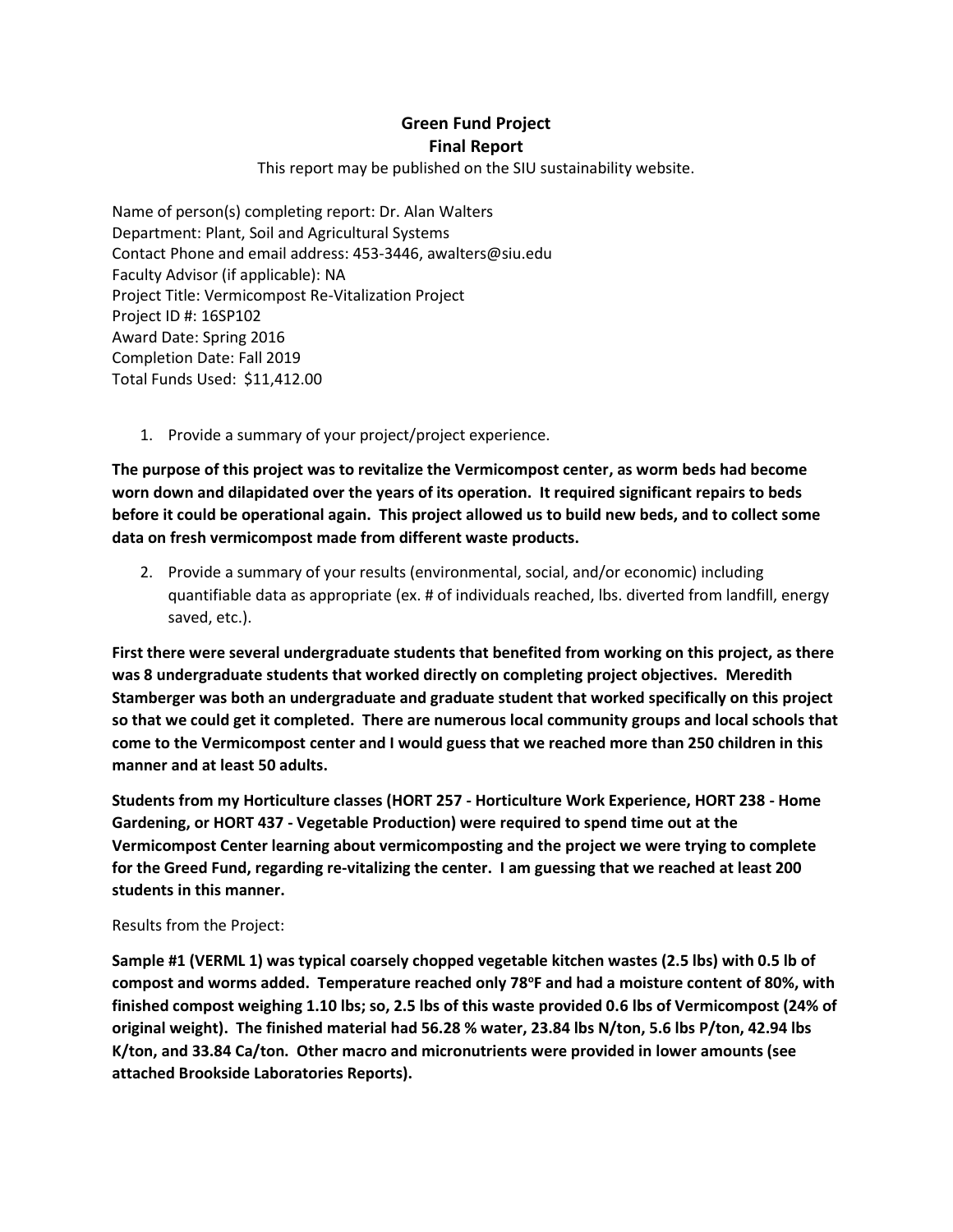**Sample #2 (VERML 2) was chopped onion tops and watermelon wastes (2.5 lbs) with 0.5 lb of compost and worms added. Temperature reached only 78<sup>o</sup> F and had a moisture content of 70%, with finished compost weighing 1.09 lbs, so 2.5 lbs of this waste provided 0.59 lbs of Vermicompost (or 23.6% of original weight). The finished material had 66.08 % water, 20.88 lbs N/ton, 4.68 lbs P per ton, 18.72 lbs K per ton, and 30.46 lbs Ca/ton. Other micronutrients were provided in lower amounts(see attached Brookside Laboratories Reports).** 

**Sample #3 (VERML 3) was chopped onion tops and watermelon wastes (2.5 lbs) with 0.5 lb of compost**  and worms added. Temperature reached only 79°F and had a moisture content of 90%, with finished **compost weighing 1.07 lbs, so 2.5 lbs of this waste provided 0.57 lbs of Vermicompost (or 22.8% of original weight). The finished material had 63.72 % water, 21.66 lbs N/ton, 5.52 lbs P per ton, 28.16 lbs K per ton, and 31.56 lbs Ca/ton. Other micronutrients were provided in lower amounts(see attached Brookside Laboratories Reports).** 

**Sample #4 (VERML 4) was coarsely chopped kitchen wastes (2 lbs) and 0.5 lb coffee wastes, with 0.5 lb of compost and worms added. Temperature reached 82<sup>o</sup> F and had a moisture content of 70%, with finished compost weighing 1.10 lbs, so 2.5 lbs of this waste mixture provided 0.6 lbs of Vermicompost (or 24% of original weight). The finished material had 58.92 % water, 29.20 lbs N/ton, 5.34 lbs P per ton, 22.60 lbs K per ton, and 29.82 lbs Ca/ton. Other micronutrients were provided in lower amounts(see attached Brookside Laboratories Reports). It also had higher amounts of Carbon compared to other samples, which I'm guessing came from the coffee grounds.**

**We have had problems with just using coffee grounds alone, as the worms do not like it. This is why we evaluated the mixture to see if we could still use coffee grounds, but only as part of a mixture. It seems to be okay to use coffee grounds in this manner.** 

All of the Analyses of Vermicompost are attached and labelled VERML 1 to 4.

3. Summarize how your project promoted the Green Fee/Sustainability on campus including, but not limited to, flyers created, screenshots of website, signage, etc. Please include website links, if applicable. (Reminder: you are required to promote your project using at least 2 items from the awardee website promotion list.)

**We shared on social media (Facebook) after we filled the new bin and were feeding worms with dniing hall wastes. According to Meredith, we had lots of likes from the post.** 

**We taught students about the vermicomposting system and the importance of sustainability and recycling wastes, and the re-vitalization project as they came out to the farm as volunteers or from Horticulture classes (HORT 257 - Horticulture Work Experience, HORT 238 - Home Gardening, or HORT 437 - Vegetable Production)**

**Meredith promoted this project as we sold Vegetables through the CSA that we had at the organic farm for several years. I'm sure that those involved in the CSA talked to their friends and family about the re-vitalization of the Vermicompost Center through SIU Green Funds.**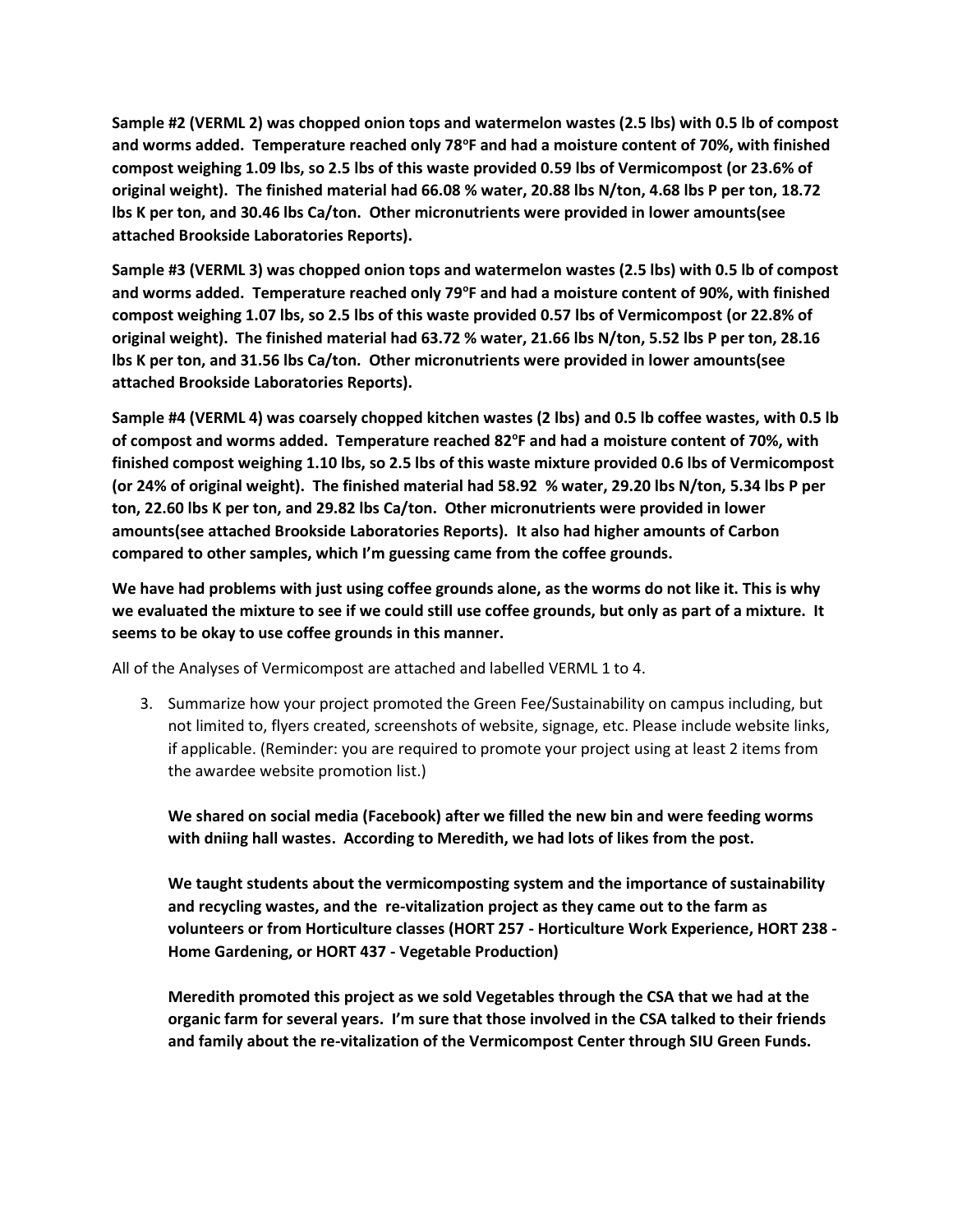**Personally both Meredith and I promoted this Re-vitalization project if we were invited to provide updates on ongoing activities at the farm, and we probably reached 250 people in this way.** 

- 4. Provide evidence of how you used the Green Fund Marker in your project. **See attached photo of the marker on the new Vermicompost bed built from funds**
- 5. Is there anything you would do differently if you were to do a similar project in the future? If so, please describe.

**Completed project sooner, but the sustainable farm and vermicompost center has been in transition since 2016, or since the project was funded. But we finally got the project completed.**

6. Provide as an attachment to the email (see email address below) a minimum of 5 digital images. Images should be of high a quality as possible and be attached in jpg format, if available. Images will be used to promote interest in sustainability projects on campus and may be used on our website and in other promotional material. These can be photos of the progress of the project or the completed project. Provide captions for photos here.



## **Green fund marker on new vermicompost bed**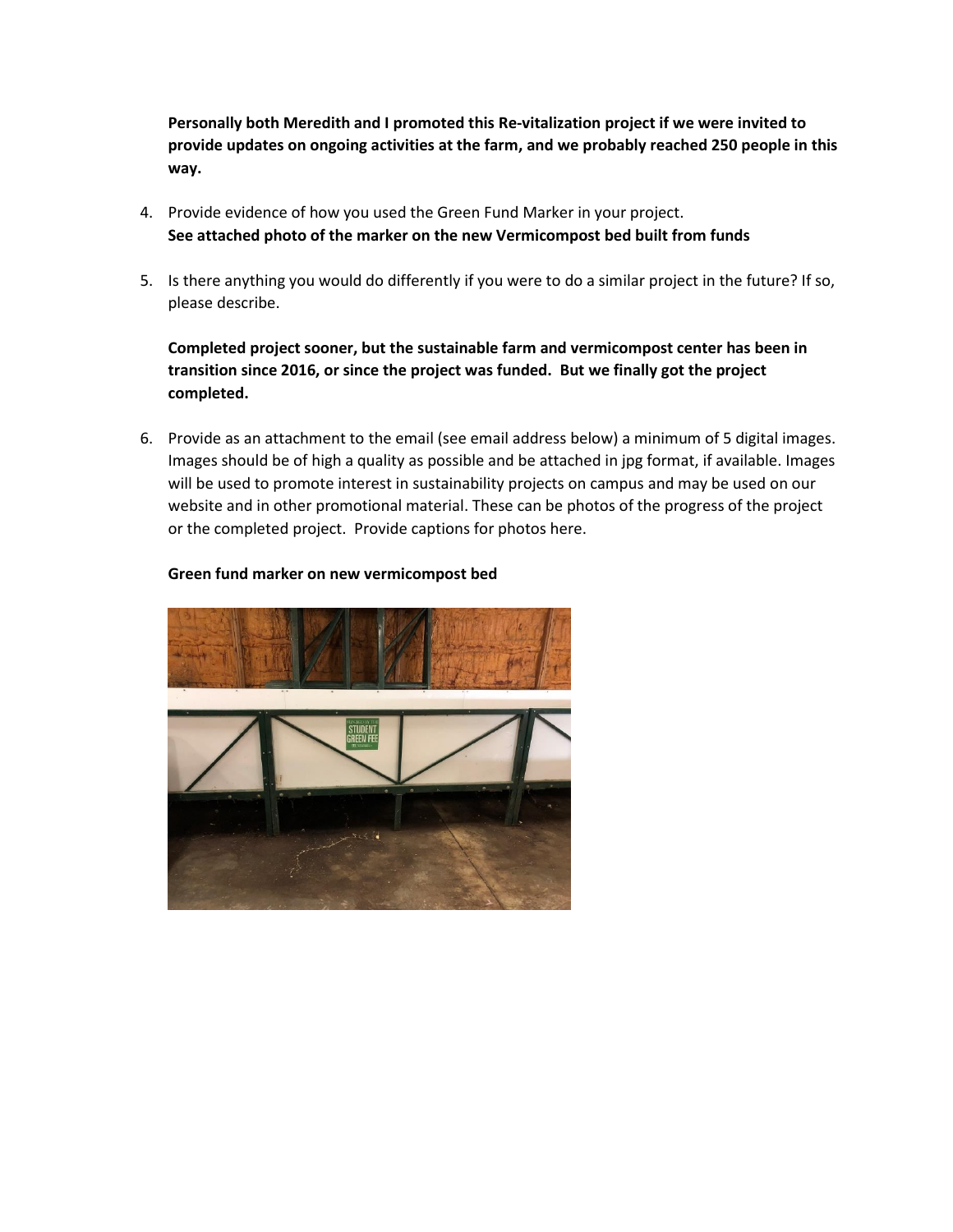**Vermicompost bed showing length of new bed**



**Vermicompost bed showing Vermicompost inside**

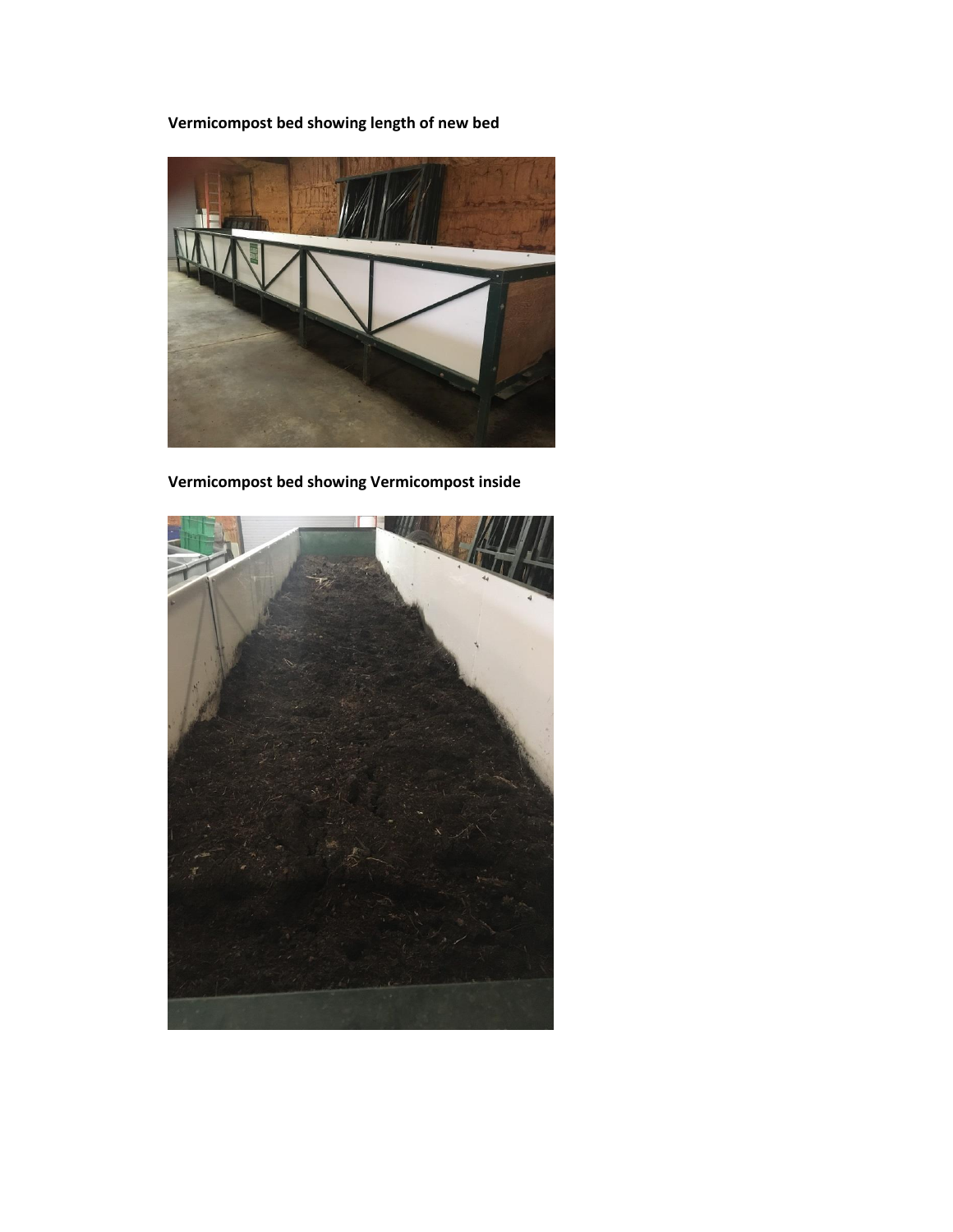**Vermicompost samples sent off for analysis**



**Up-close Vermicompost sample from new Bed**



**7.** List suggestions for the SIU Sustainability Council to improve the Green Fund Award Process here: **You guys do a good job with the Green Fund Process and I commend you for it**